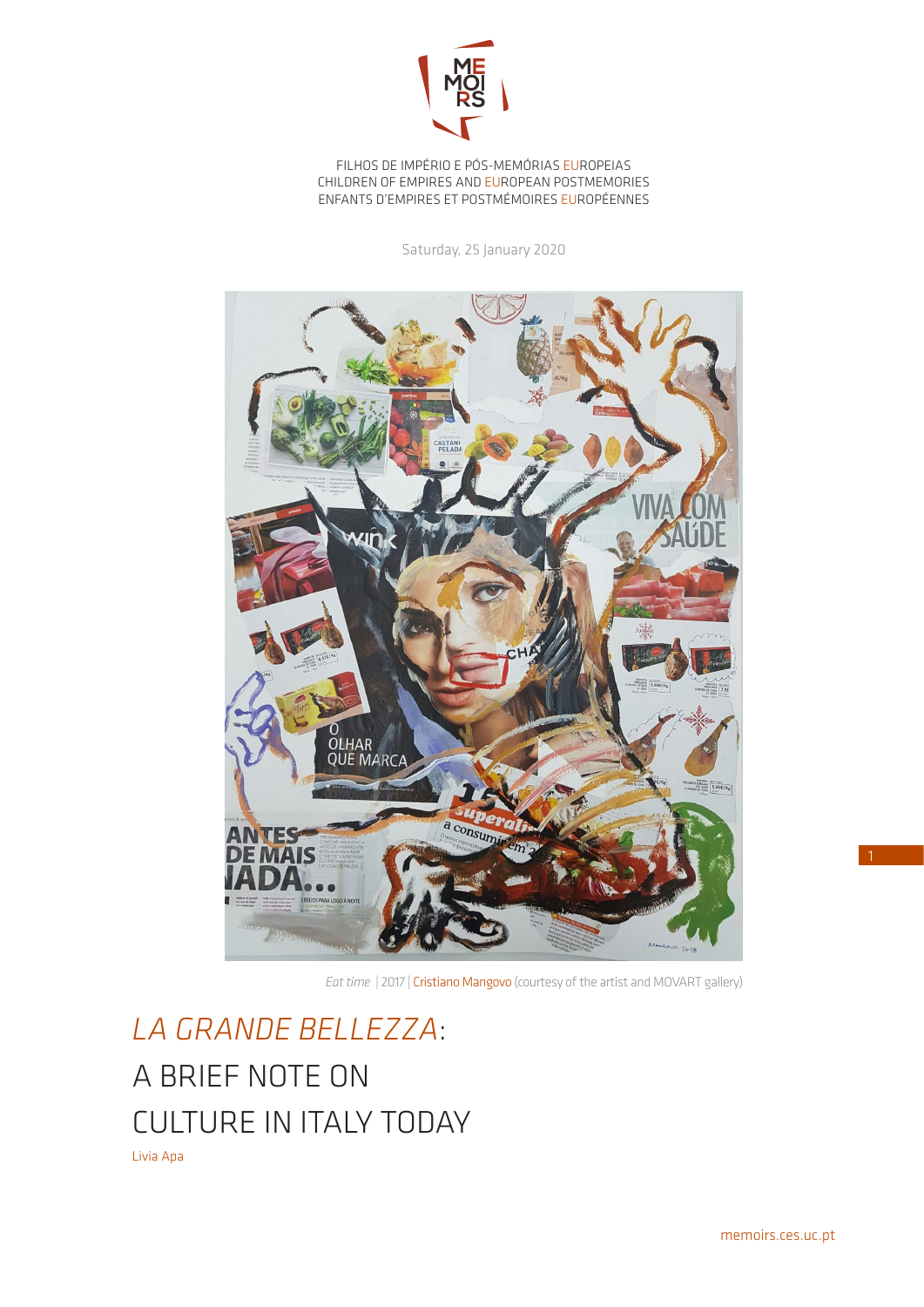

A short book by Goffredo Fofi called *L'oppio del populo* (elèuthera, Milan) was published in Italy last summer. Fofi is a well known literary critic and film maker. In the 1970s he was an important figure in magazines such as "Quaderni Piacentini", "Ombre Rosse", "Linea d'Ombra", "La terra vista dalla luna", "Lo straniero" and "Gli Asini" which put forward a critical take on international art, society and culture, and played a significant educative role. They privileged minority experiences and radical acts of civil disobedience. The book, which has been criticised by more mainstream Italian intellectuals, is the outcome of many years of direct observation of the national scene. It appears at a moment of profound difficulty for a country which is sliding irremediably towards a landscape of easy hatred, polemic, and disinformation. For thirty years, television - and more recently social media - has consistently and perniciously eroded critical consciousness. Deep, repeated cuts in education and research have made the situation worse.

This situation is accompanied by the political world's total incapacity to act with the tiniest iota of credibility, evacuating the possibility of an even minimally inclusive social project. Forces have risen to power which proudly declare their lack of education and reading. Through their actions they demonstrate a profound disrespect for moral order. It has become possible to publicly declare that not all humans have rights and to accuse those who save lives in the Mediterranean of being "do gooders". This has laid the foundations for a struggle between the poor that cancels out the possibility of class struggle in an impoverished country. Except, as the sociologist Luciano Gallino has written, a class war of the rich against the poor. In this context, Goffredo Fofi writes that "culture, as it is understood today by power, and as we allow it to be understood, is no longer knowledge, but only a keen instrument to blind our consciences and turn us into accomplices".

In fact, we cannot say that no culture is produced in Italy. There are many people producing it at many levels. Many books are published and there is a diverse cultural offer. The problem is that it is produced ever more within a circular system of events, festivals, book launches and reviews that ends up creating a closed, solipsistic system. Most codify this system as of the 'left', which represents for many an old order that failed miserably to achieve a more just society. The problem is that within a system of this type, almost no-one plays a truly critical, useful role for society, and the civil function of culture ends up null. The cultural scene creates only a superficial counter-narrative to dominant racism and populism. It is a comfort blanket fed by the constant self-promotion of those who write, film and produce.